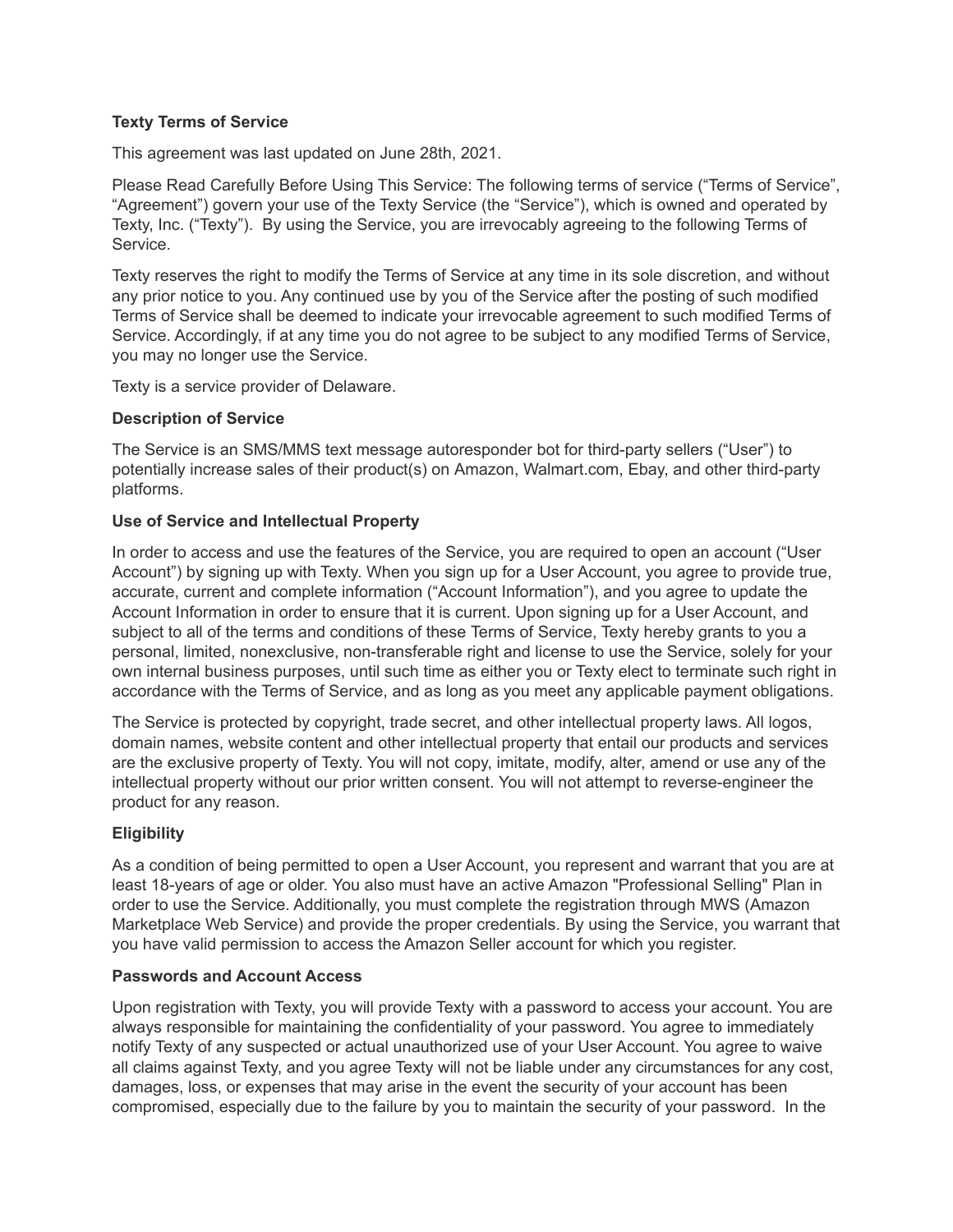event there is a breach of security through your account, you must immediately change your password.

## **Privacy and Security**

Your privacy and the security of your account is important to us. We use encryption on any areas of the site that contain sensitive information such as account credentials, order information, and other sensitive data. All payments are PCI compliant, and stored with the highest level of security, under the management of Stripe, Inc.

## **Fees and Payments**

You agree to pay all fees associated with using the Service. All fees are in US Dollars. By providing a credit card, debit card, or other payment method accepted by Texty for your subscription to the Service, you are expressly agreeing that we are authorized to charge you a fee, matching your plan. You may purchase additional products or services from Texty, and Texty will charge the card on file. Before Texty charges a card on file, you will be informed at the point of order.

Texty's "Intro" plan is billed at \$49 per month, with 1,000 text credits per month. In the Intro plan, you will be billed an additional 2¢ per text message sent or received, on all texts that surpass the allotted monthly credits.

Texty's "Popular" plan is billed at \$99 per month, with 5,000 text credits per month. In the Popular plan, you will be billed an additional 1.5¢ per text message sent or received, on all texts that surpass the allotted monthly credits.

Texty's "Premium" plan is billed at \$299 per month, with 15,000 text credits per month. In the Premium plan, you will be billed an additional 1¢ per text message sent or received, on all texts that surpass the allotted monthly credits.

You must provide a valid credit card or debit card number acceptable to Texty, or by another payment option Texty provides to you in writing. If your payment and registration is not accurate, current or complete, and if you do not notify us promptly of any changes to such information, we may suspend or terminate your account and refuse any use of the Service. Payment will occur automatically on or about the day shown on the website. If your payment fails or is disputed, we may collect payment via other means including but not limited to collection agencies.

# **Refunds**

Texty offers a guarantee that if certain conditions are met, you are entitled to a money-back refund.This guarantee is meant to be a risk-free way to try Texty, and so as long as the guarantee conditions are met, which are explicitly described on the Texty website (https://txty.co), the guarantee will be back by a money-back refund, as long as you contact [support@txty.co](mailto:support@txty.co) to request the guarantee fulfillment. With exception to the Text Guarantee, Texty will not provide any refunds for any Services already provided. Texty will provide a refund for any User that prepays for something they have not used, as long as they contact support@txty.co to request the refund.

### **Cancellation & Termination**

You may cancel your Texty subscription at any time by contacting support@txty.co. Texty reserves the right to cancel inactive accounts at our sole discretion and without notice.

Without limiting other remedies, we may limit, suspend, or terminate our Service and your account at our sole discretion, without notice, and for any reason in the event we think you are abusing our services, you fail to follow the terms and conditions of this Agreement, you are creating problems or potential legal liabilities, you are infringing on the intellectual property rights of us, any of our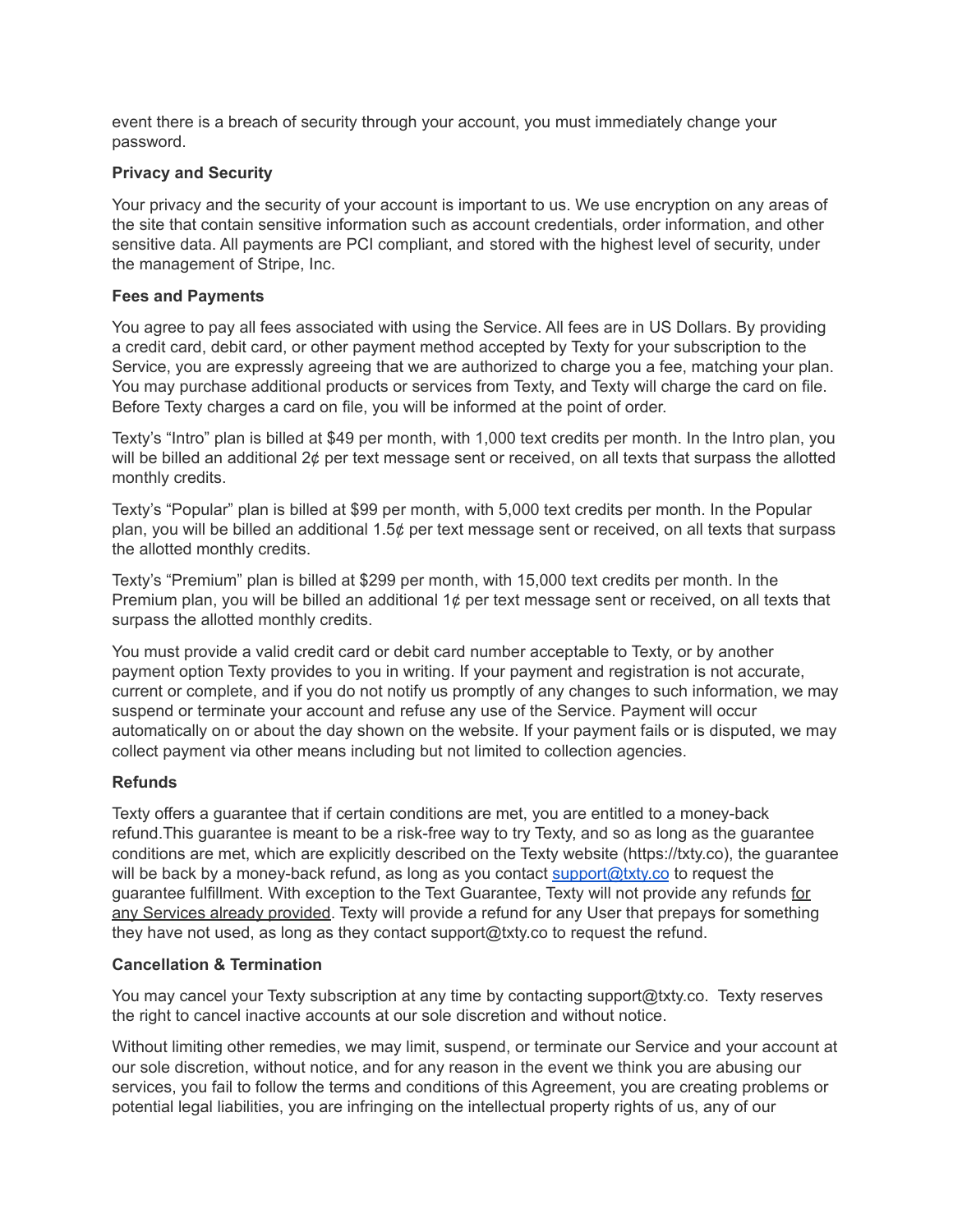affiliates, any third parties, or you are acting inconsistent with our policies or the spirit of our policies. In the event Texty limits, suspends, or terminates your account, all monies paid to Texty are nonrefundable.

### **Excessive Usage**

Texty reserves the right to limit the number of resources used by your account if it deems, at its sole discretion, that an account is using excessive resources.

## **Monitoring Site Content and Service Use**

Texty reserves the right, but not under obligation, to monitor use of the Service, and to investigate and take appropriate legal action against any party that uses the Service in violation of these Terms of Service or applicable law. Texty reserves the right to accept, reject, or modify User generated content, but assumes no liability based on its acceptance, rejection, modification or failure to modify any User content.

## **Support**

In the case of technical problems, please check the support provided by the Service or you may contact us at support@txty.co.

## **Indemnification**

By accepting this Agreement, you irrevocably agree to indemnify, defend, and hold Texty and its affiliates, directors, officers, employees and agents harmless from all claims, judgments, costs, expenses, liabilities and attorney fees arising out of or related to (a) any third party claim resulting from a breach by you of any of your covenants, representations, or warranties contained in these Terms of Service and/or (b) your use of the Service.

### **Disclaimer of Warranty**

Texty IS IN NO WAY LIABLE FOR LOSS OF CUSTOMER DATA. IN ADDITION, Texty DOES NOT GUARANTEE THE LENGTH OF THE SERVICE OR THAT THE SERVICE WILL ALWAYS BE ONLINE AND OPERATIONAL, AND TEXTY DOES NOT WARRANT THAT THE FUNCTIONS PERFORMED BY THE SERVICE WILL BE UNINTERRUPTED, TIMELY, SECURE OR ERROR FREE, OR THAT DEFECTS IN THE SERVICE WILL BE CORRECTED. Texty PROVIDES THE SERVICE "AS-IS", "WITH ALL FAULTS", AND "AS AVAILABLE" AND WITHOUT WARRANTY OR CONDITION, EXPRESS, IMPLIED OR STATUTORY. Texty EXPRESSLY DISCLAIMS ALL WARRANTIES OF ANY KIND, EXPRESS OR IMPLIED, INCLUDING IMPLIED WARRANTIES OF TITLE, MERCHANTABILITY, FITNESS FOR A PARTICULAR PURPOSE AND NON-INFRINGEMENT. THE ENTIRE RISK AS TO SATISFACTORY PERFORMANCE, QUALITY, ACCURACY AND EFFORT SHALL BE ENTIRELY WITH YOU.

### **Limitation of Liability**

IN NO EVENT AND UNDER NO CIRCUMSTANCES, INCLUDING BUT NOT LIMITED TO NEGLIGENCE, WILL TEXTY BE LIABLE TO YOU OR ANY OTHER PERSON OR ENTITY FOR ANY DIRECT, INDIRECT, INCIDENTAL, PUNITIVE, SPECIAL, OR CONSEQUENTIAL DAMAGES WHATSOEVER, INCLUDING LOST PROFITS, LOSS OF MATERIALS, LOSS OF CONTENT, LOSS OF GOODWILL, COSTS OF PROCURING SUBSTITUTE GOODS AND SERVICES, AND PROPERTY DAMAGE, THAT RESULT FROM: (A) THE USE OF, OR THE INABILITY TO USE, THE SERVICE; (B) THE CONDUCT OR ACTIONS, OF ANY USER OF THE Texty WEBSITE OR ANY OTHER PERSON OR ENTITY, EVEN IF WE HAVE BEEN ADVISED OF THE POSSIBILITY OF